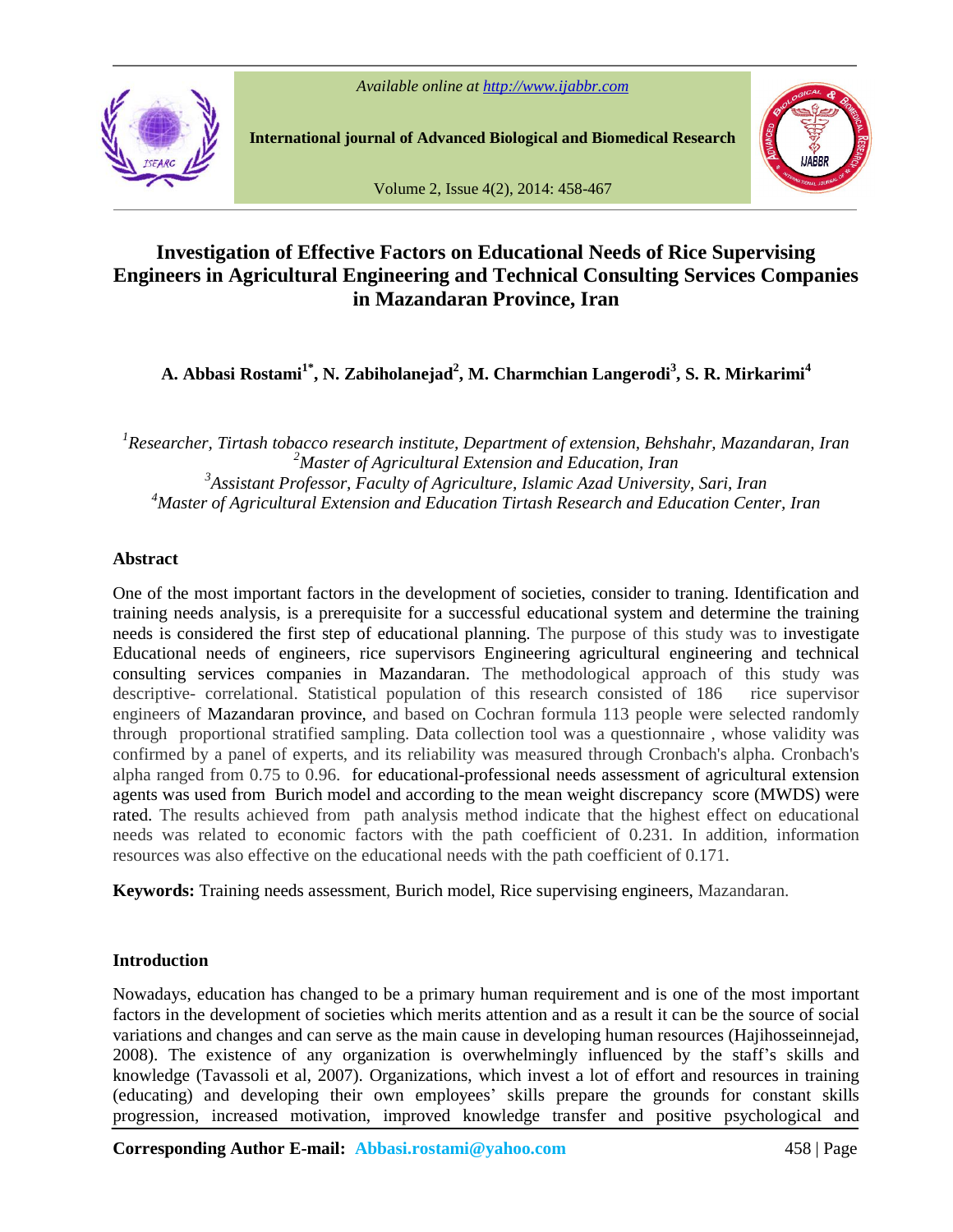organizational dynamism and enhance their competitive opportunities (pate and martin, 2000). The crucial point in the training and educational planning rests on the realistic and precise training plan to attain the best outcomes (Hajimirrahimi, 2003). Identifying and analyzing the educational needs is a prerequisite f attain the best outcomes (Hajimirrahimi, 2003). Identifying and analyzing the educational needs is a considered as the first step in educational planning (Mirzamohammadi, 2005). The clear-cut and detailed educational needs assessment can be the principal foundation for planning and implementing an educational program (Zarafshani, et al, 2011). Assessment in consort with identifying the critical needs can serve as the basis for the goals and naturally provide a suitable ground for organizing other important elements centered around the prioritized needs, therefore, all the decisions concerning the specific objectives, proper educational content and operative use of limited (human, financial and material) resources are affected by needs assessment studies (Khavari, 2004). One of the engaged measures in the agricultural sector is retaining and recruiting the agricultural experts and experienced graduates of higher education institutions in terms of carriers or entities as expert observers to enhance production efficiency, improve productivity and develop agriculture in increasing production projects. These experts' duty is to provide consulting and educational services to farmers in all phases of agriculture as enclosed in the plan (Feli and Ahmadi, 2008). On the other hand, these consultants and extension agents can play an important role in transferring their technical knowledge and new skills to farmers to improve the effectiveness of extension services in farm management (Rivera and et al, 2004). These supervising observers and experts will succeed in their mission provided that they meet their training needs.<br>Nevertheless, the existing educational and training courses in these companies are insufficient and<br>sometimes irrelevant to Nevertheless, the existing educational and training courses in these companies are insufficient and sometimes irrelevant to develop and improve the members' knowledge and expertise and keep them updated because these super has raised an issue in these companies despite maintaining educational and training classes. Based on a categorization and zoning paradigm, Mazandaran Engineering Organization in collaboration with the Agricultural Jihad Organization have established more than 102 agricultural engineering and technical consulting services companies (with 186 rice supervising engineers) since 2007 which are settled in the municipalities of the province and are active in their respective area on the basis of the operating companies ranking obtained from the engineering organization. Since companies' members are not technically strong, therefore, it is inevitably necessary to provide them with training needs. Correspondingly, studies show that there is not a comprehensive study on the educational needs of rice supervising engineers in agricultural engineering and technical consulting services companies in Mazandaran. As a resul supervising engineers in agricultural engineering and technical consulting services companies in identification of the educational needs will be addressed and sought as well. There are some studies aligned with the title of this research the result of which will be given as follows. Pezeshkirad (2008) in a identification of the educational needs will be addressed and sought as well. There are some studies aligned with the title of this research the result of which will be given as follows. Pezeshkirad (2008) in a research on aligned with the title of this research the result of which will be given as follows. Pezeshkirad (2008) in a<br>research on "assessing the vocational and educational needs of agricultural trainers in Mazandaran and<br>Golestan variables of age, years of teaching agriculture and the number of attended in-service courses with the Golestan provinces agricultural centers" indicated that there was a significant relationship between variables of age, years of teaching agriculture and the number of attended in-service courses with the amount of educatio of experts in agricultural product insurance centers" and showed that the education level, work experience and insurance-based monthly income had a significant negative relationship with educational needs while a positive and significant relationship was found between the participation in training and extension classes and educational needs and there was not a significant relationship between educational needs and a positive and significant relationship was found between the participation in training and extension<br>classes and educational needs and there was not a significant relationship between educational needs and<br>age, marital st variable of fields of study had a positive impact on the educational needs as the dependent variable. age, marital status, insurance experts' gender and experience in extension activities. The independent variable of fields of study had a positive impact on the educational needs as the dependent variable.<br>Ghimire and marti significant relationship between gender and level of education with educational needs. Ango etal (2011) conducted a study on "the educational needs assessment and its impact on business performance of agricultural extensio Ghimire and martin (2011) in a study on" the importance of needs assessment" revealed that there was a conducted a study on "the educational needs assessment and its impact on business performance of agricultural extension agents" demonstrated that there was a significant difference between literacy level, training type and needs of rice farmers in Nagaland" revealed that a significant relationship exists between the rice farmers' personal, social and economic characteristics and their educational needs. Padaria eatal (2009) in a study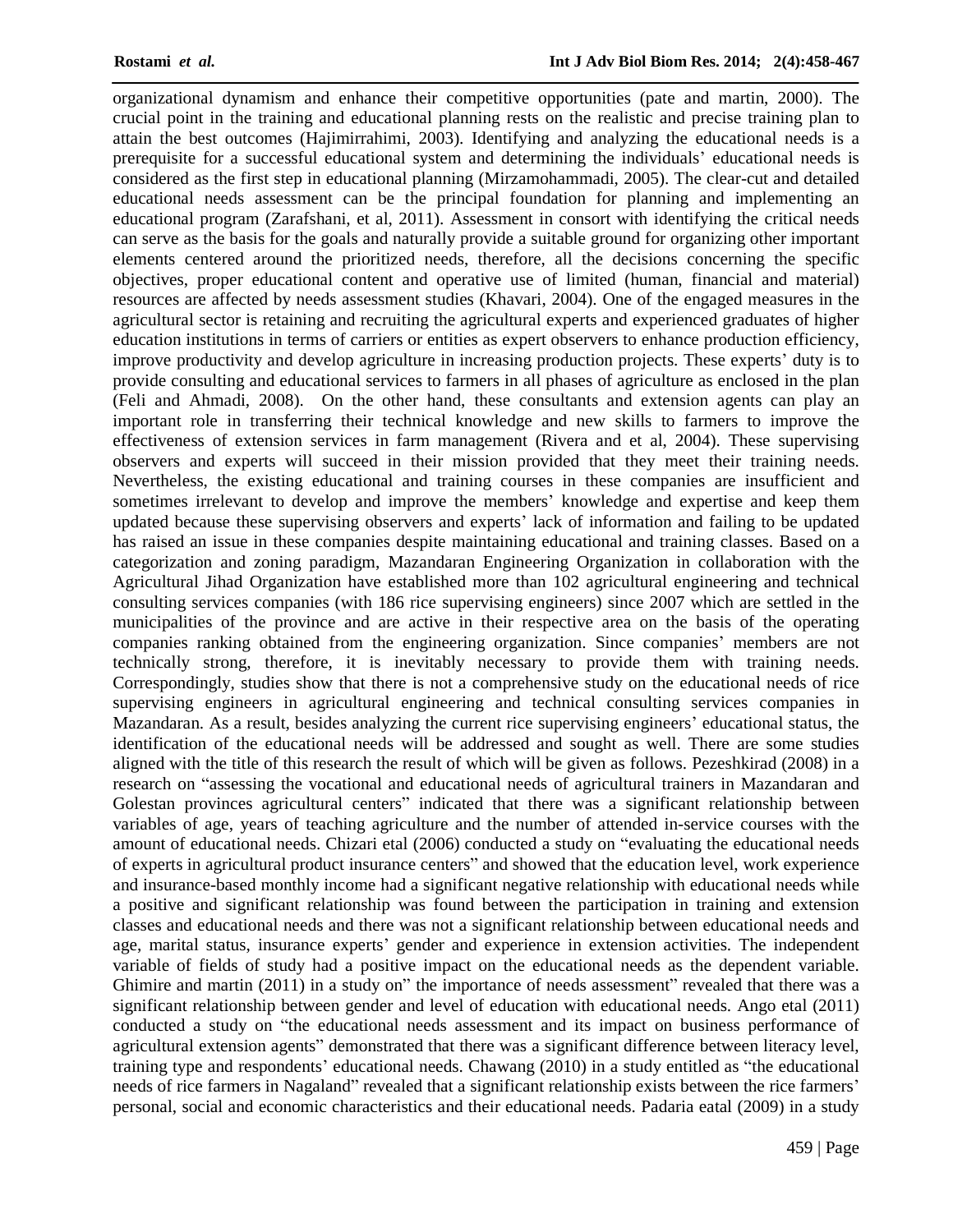on "evaluating the educational needs of cotton growers in Karnta" indicated that there is a significant relationship between the variable of source of information and educational need. Rastgu etal (2013) on "evaluating the educational needs of cotton growers in Karnta" indicated that there is a significant relationship between the variable of source of information and educational need. Rastgu etal (2013) conducted a study that 54/9% of the educational-extension needs variance is explained and determined by variables including the social characteristics, age, income, experience, application of funding facilities and economic factors importance. Schwarz & Gibson (2010) in a study on assessing the needs of the aquatic programs extension agents, professionals and managers engaged in extension programs. They identified the application of continuous education and practical training as an important factor. The general objective of the present study was to investigate the educational needs of rice supervising engineers in agricultural engineering and technical consulting services companies in Mazandaran and its specific objectives include the following:

Identifying and determining various characteristics,

Ranking the educational needs of rice supervising engineers using Borich's model. Evaluating the effect of various factors in educational needs of rice supervising engineers and designing a model

## **Materials and Methods**

The study is an applied research which adopts the descriptive-correlational method. The area for the study comprised 19 cities in Mazandaran province having 186 rice supervising engineers. The population of the study consisted of all rice supervising engineers with bachelor degrees and above. Cochran formula was used to determine the sample size with which 113 subjects were randomly selected. The number of samples for each category (city) was calculated by the proportionate probability method. The main data gathering tool used in this study was a questionnaire. Questions were developed using theoretical concepts, conducted researches and research hypotheses, and were appropriately corrected by considering the validity and reliability and the field study was used to complete the questionnaires. The questionnaires validity was approved by the experts and professors of Agriculture department at Islamic Azad University of Sari. The reliability of the questionnaire was determined by conducting a pre-test out of the selected samples of which the Cronbach's Alpha coefficient in different parts of the questionnaire ranged from 0.75 to 0.96, respectively.

| Variable                     | Number                | of    | Alpha coefficient |
|------------------------------|-----------------------|-------|-------------------|
|                              |                       | items |                   |
| Training needs               | Importance            | 24    | 0.94              |
|                              | capability            | 24    | 0.96              |
| Economic factors             | Importance            |       | 0.90              |
|                              | Extent of the problem |       | 0.87              |
| <b>Information Resources</b> | Usage                 | 10    | 0.80              |
|                              | Suitability           | 10    | 0.80              |
| Job characteristics          |                       |       | 0.75              |

**Table 1.** Cronbach's alpha values for the variables

#### **Results and Discussion**

#### **Demographic features of rice supervising engineers**

**Age group status**: Based on Table 2, the average age range of the engineers was 34 years and the highest frequency (31%) was in the age group of 35 to 37 years.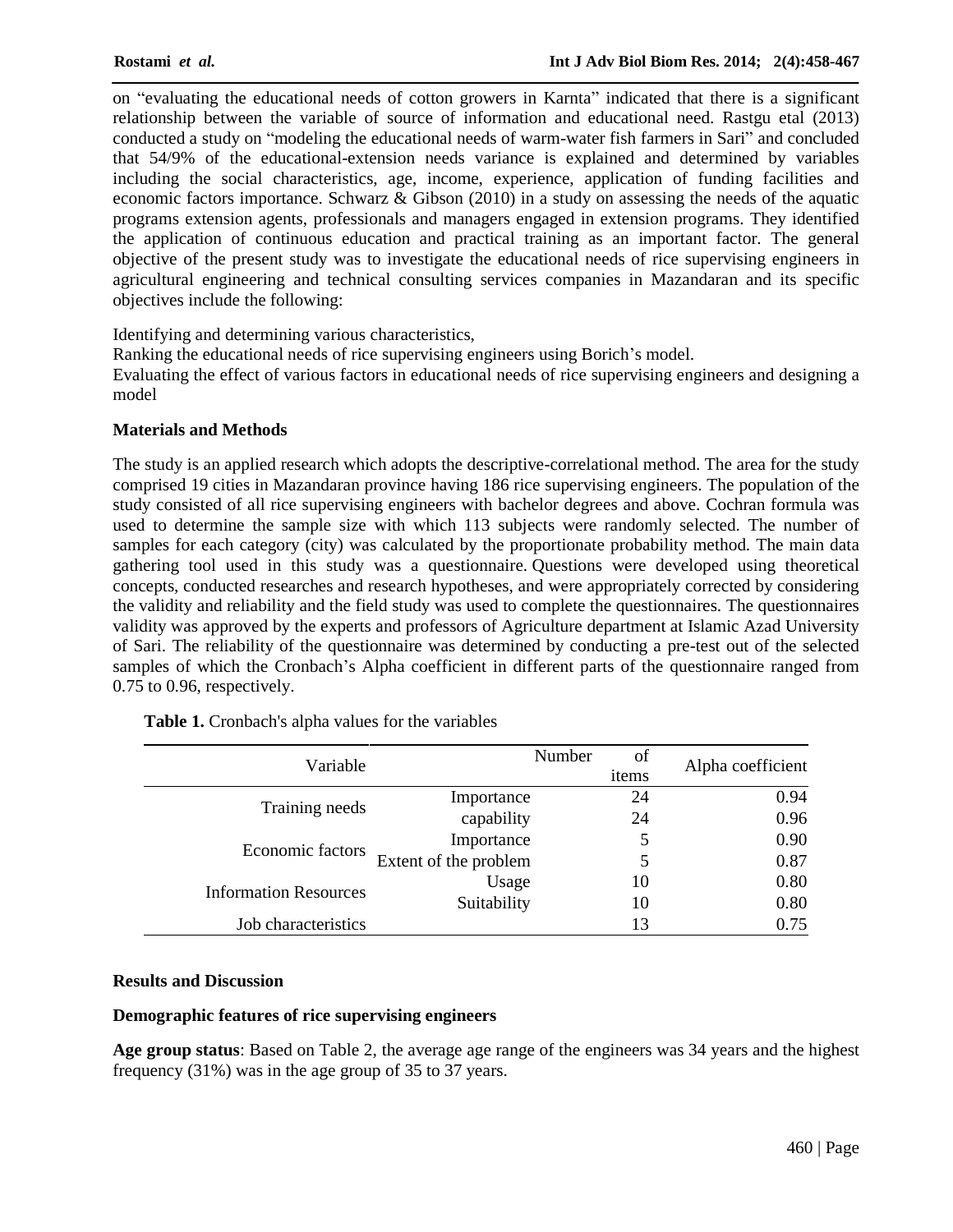**Rice supervising engineers<sup>í</sup> agricultural activities record**: Table <sup>2</sup> shows that 19.5% of supervising engineers had an experience of 1 to 2 years, 41.6% had 3 to 4 years and 38.9% had 5 to 7 years working experience.

**The area of land covered in the study**: Based on Table 2, the highest frequency (28.3%) of the land was between 80 to 89 hectares and the average land covered by individuals was 102.22 hectares.

**The number of farmers under supervision**: As Table 2 reveals, the highest frequency (28.3%) of the number of farmers under the supervision fluctuates between 118 to 123 people and the average was 115.1 people.

**Participation in the educational and training courses:** from all individuals in the study, 81 patients (71.7%) have participated in training courses. And 32 subjects (28.3%) did not participate in the program.

| Variable                                                                                  | Variable<br>levels                                             | Frequency                        | Percent                                      | Mean   | Sd    |
|-------------------------------------------------------------------------------------------|----------------------------------------------------------------|----------------------------------|----------------------------------------------|--------|-------|
| Age (year)                                                                                | $23 - 25$<br>26-28<br>29-31<br>32-34<br>35-37<br>38-40         | 6<br>10<br>9<br>27<br>35<br>26   | 5.3<br>8.8<br>8<br>23.9<br>31<br>23          | 34     | 4.25  |
| work<br>record<br>(years)                                                                 | $1 - 2$<br>$3 - 4$<br>$5 - 7$                                  | 22<br>47<br>44                   | 19.5<br>41.6<br>38.9                         | 4.08   | 1.79  |
| The<br>of<br>area<br>land<br>covered<br>by<br>rice<br>supervising<br>engineers<br>(acres) | 80-89<br>90-99<br>100-109<br>110-119                           | 32<br>23<br>12<br>16             | 28.3<br>20.4<br>10.6<br>14.2                 | 102.22 | 17.14 |
| The number of<br>farmers<br>under<br>supervision                                          | 120-130<br>100-105<br>106-111<br>112-117<br>118-123<br>124-130 | 30<br>19<br>25<br>19<br>27<br>23 | 26/5<br>16.8<br>22.1<br>16.8<br>23.9<br>20.4 | 115.1  | 9.2   |
| Participation in<br>the educational<br>and<br>training<br>courses                         | Yes<br>No                                                      | 81<br>32                         | 71.7<br>28.3                                 |        |       |

**Table 2.** Frequency distribution of personal characteristics of respondents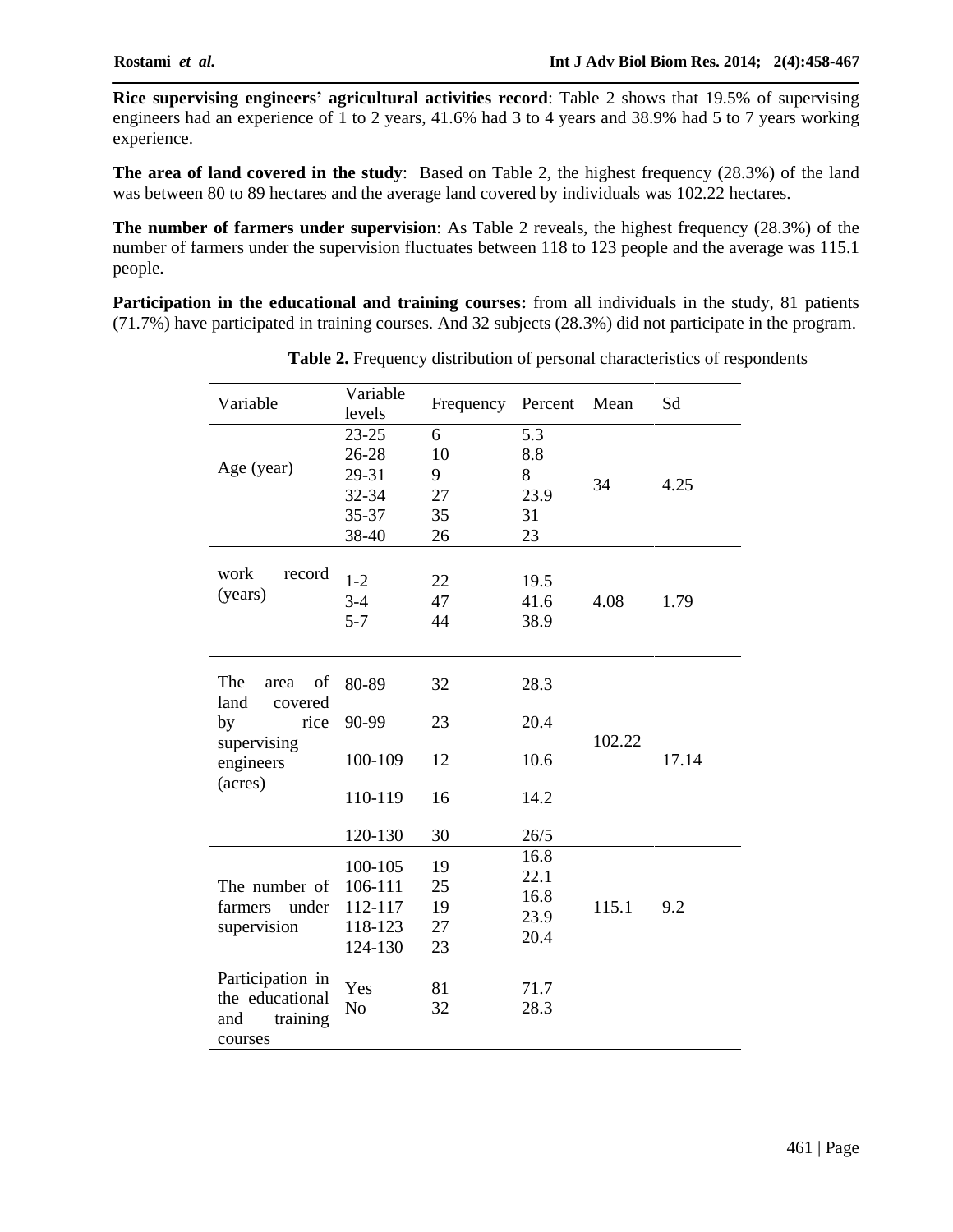## **Ranking educational needs of rice observers**

For educational-professional needs assessment of rice supervising engineers, was used from Burich model, a list of 24 educational-professional needs based on the literature review, the nature of the job and the organization's objectives provided And according to the mean weight discrepancy score (MWDS) were rated (Table 3). For this purpose, initially discrepancy score in as individual (equation 1) and then weight discrepancy score for competence in individual will be calculated (equation 2) at the end with sum discrepancy score divided by the number of individuals mean weight discrepancy score will be calculated (equation 3). As it can be seen in Table 3, regarding the supervising rice engineers' perspective, the type and amount of chemical fertilizers, animal and plants pesticides, with a weighted score of 5.48, fighting with pests and diseases of rice with a weighted score of 3.84 and identifying and fighting the weeds with weighted score of 3.65 had the highest priority, respectively.

1 – discrepancy score =  $I - C$ 

2 – weight discrepancy score = 
$$
I(I - C)
$$

3 – Mean weight discrepancy score = 
$$
\sum_{n} \frac{I(I - C)}{n}
$$

 $(I = Importance. C = capability. n = number of rice supervising engineers)$ 

**Table 3.** Ranking educational needs of rice observers

| training needs                                                           | Mean         | Mean         | <b>MWDS</b> | Rank             |
|--------------------------------------------------------------------------|--------------|--------------|-------------|------------------|
|                                                                          | (Importance) | (Capability) |             |                  |
| The type and amount of chemical                                          | 4.13         | 2.89         | 5.48        | $\overline{1}$   |
| fertilizers, animal and plants pesticides                                |              |              |             |                  |
| Fighting with pests and diseases of rice                                 | 3.64         | 2.91         | 3.84        | $\boldsymbol{2}$ |
| Identifying and fighting the weeds                                       | 3.52         | 2.92         | 3.65        | 3                |
| Seed transmission in seed bed                                            | 3.58         | 3.02         | 3.54        | 4                |
| <b>Irrigation Management</b>                                             | 3.63         | 2.95         | 3.29        | 5                |
| Knowledge of warehousing practices                                       | 3.61         | 3.53         | 1.58        | 6                |
| Knowledge of seed bed Management                                         | 3.53         | 3.32         | 1.47        | 7                |
| Tillering in seed bed and main ground                                    | 2.97         | 2.95         | 1.25        | $\,8\,$          |
| Selection of appropriate crop rotation                                   | 2.99         | 3.03         | 1.19        | 9                |
| Disinfection and germination of seed                                     | 3.07         | 2.97         | 1.11        | 10               |
| Knowledge of soil nutrient elements                                      | 3.22         | 3.30         | 1.02        | 11               |
| Workshop                                                                 | 3.31         | 3.25         | 1           | 12               |
| Familiar with importance and necessity of<br>rice cultivation in Iran    | 3.43         | 3.51         | 0.89        | 13               |
| Select the time of rice harvest                                          | 3            | 2.83         | 0.80        | 14               |
| Select the timing of planting                                            | 3.01         | 3.04         | 0.78        | 15               |
| How Work With Agricultural Machinery                                     | 3.77         | 4.06         | 0.50        | 16               |
| Familiar with Planting and Care of rice<br>transplant in tray            | 2.98         | 3.09         | 0.44        | 17               |
| Familiar with Quality Management                                         | 3.46         | 3.49         | 0.44        | 18               |
| Postharvest operations                                                   | 3.27         | 3.39         | 0.42        | 14               |
| Dentification of suitable varieties of rice                              | 3            | 3.61         | $-0.78$     | 20               |
| Preparing the ground for rice planting                                   | 2.92         | 3.59         | $-0.62$     | 21               |
| Familiar with stages of preparation and<br>selection of appropriate seed | 3.29         | 3.75         | $-0.35$     | 22               |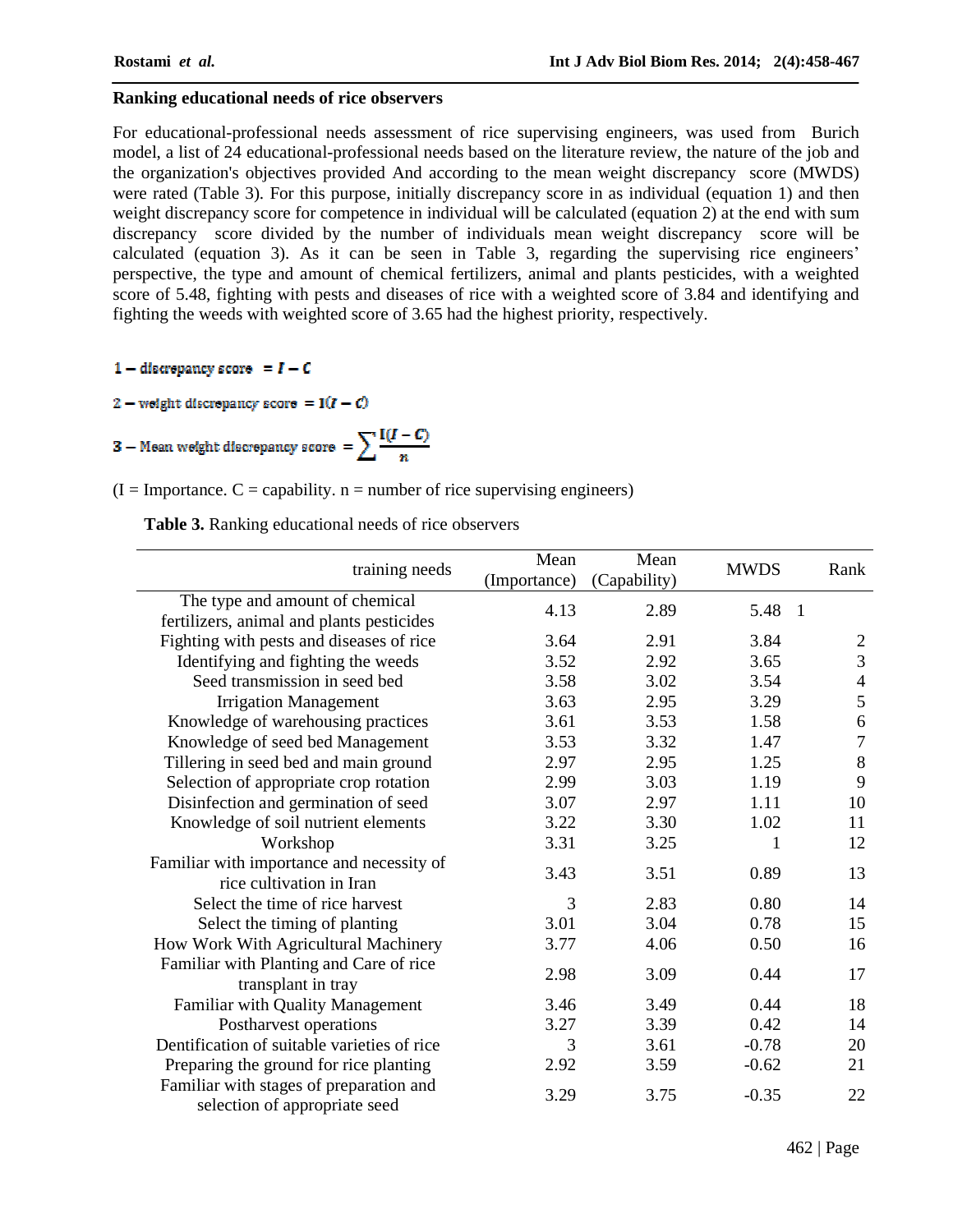| Prepare transplanting for transition to main<br>ground | ∂ י |      |  |  |
|--------------------------------------------------------|-----|------|--|--|
| According to the discussion of soil salinity           | ∂ י | . 45 |  |  |

# **Correlation Analysis**

## **Correlation analysis of the research variables with educational needs**

According to table 4 between the variables provide the required input(importance of Economic factors), timeliness signing contracts from agricultural organization with observer engineers (importance of Economic factors), Preparing Preliminary by the government for Provide the input (amount of Economic factors problems), timeliness signing contracts from agricultural organization with observer engineers (amount of Economic factors problems)and provide the required input (amount of Economic factors problems)with the extent of educational needs there are a significant relationship.

**Table 4.** The relations between variables Economic factors with educational needs

|          | Importance of economic factors                                                                  | P                     | economic<br>factors<br>Amount<br>οf<br>problems                                                 |
|----------|-------------------------------------------------------------------------------------------------|-----------------------|-------------------------------------------------------------------------------------------------|
| $-0.024$ | Commitments to do from the<br>government                                                        | $-0.035$              | Commitments<br>from<br>the<br>to<br>do.<br>government                                           |
| $-0.031$ | Preparing Preliminary by<br>the<br>government for Provide the input                             | 0.189                 | Preliminary<br>Preparing<br>the<br>by<br>government for Provide the input                       |
| $-0.034$ | Review of Financial problems                                                                    | $-0.131$              | Review of Financial problems                                                                    |
| $-0.187$ | Provide the required input                                                                      | $0.251$ **            | Provide the required input                                                                      |
| $-0.221$ | signing<br>Timeliness<br>contracts<br>from agricultural organization<br>with observer engineers | $-0.198$ <sup>*</sup> | Timeliness signing contracts from<br>organization<br>agricultural<br>with<br>observer engineers |
|          | ** Significant at level 1%                                                                      |                       | * Significant at level 5%                                                                       |

According to table 5 between the variables communicate with the department of agriculture Jahad (Suitability of information resources), the use of public media(Radio, TV, etc) (Suitability of information resources), communication with experts of research centers(Suitability of information resources), communicate with friends and other observers(usage of Information resource), talk with each other and with experts(usage of Information resource) and the use of educational films and slides(usage of Information resource) with the extent of educational needs there are a significant relationship.

**Table 5.** The relations between variables of information resource with educational needs

| Suitability of information | Usage of Information<br>P<br>Þ                    |
|----------------------------|---------------------------------------------------|
| resource                   | resource                                          |
| Communicate<br>with the    | Communicate with the                              |
| Department of<br>jahad     | $-0.210*$<br>-0.112 Department of jahad           |
| Agriculture                | Agriculture                                       |
| The<br>public<br>of<br>use | The use of<br>public<br>0.080<br>0.018            |
| media(Radio, TV, etc)      | media(Radio, TV, etc)                             |
| Communicate<br>with        | Communicate<br>with                               |
| friends<br>other<br>and    | friends<br>other<br>and<br>$-0.195$ *<br>$-0.150$ |
| observers                  | observers                                         |
|                            |                                                   |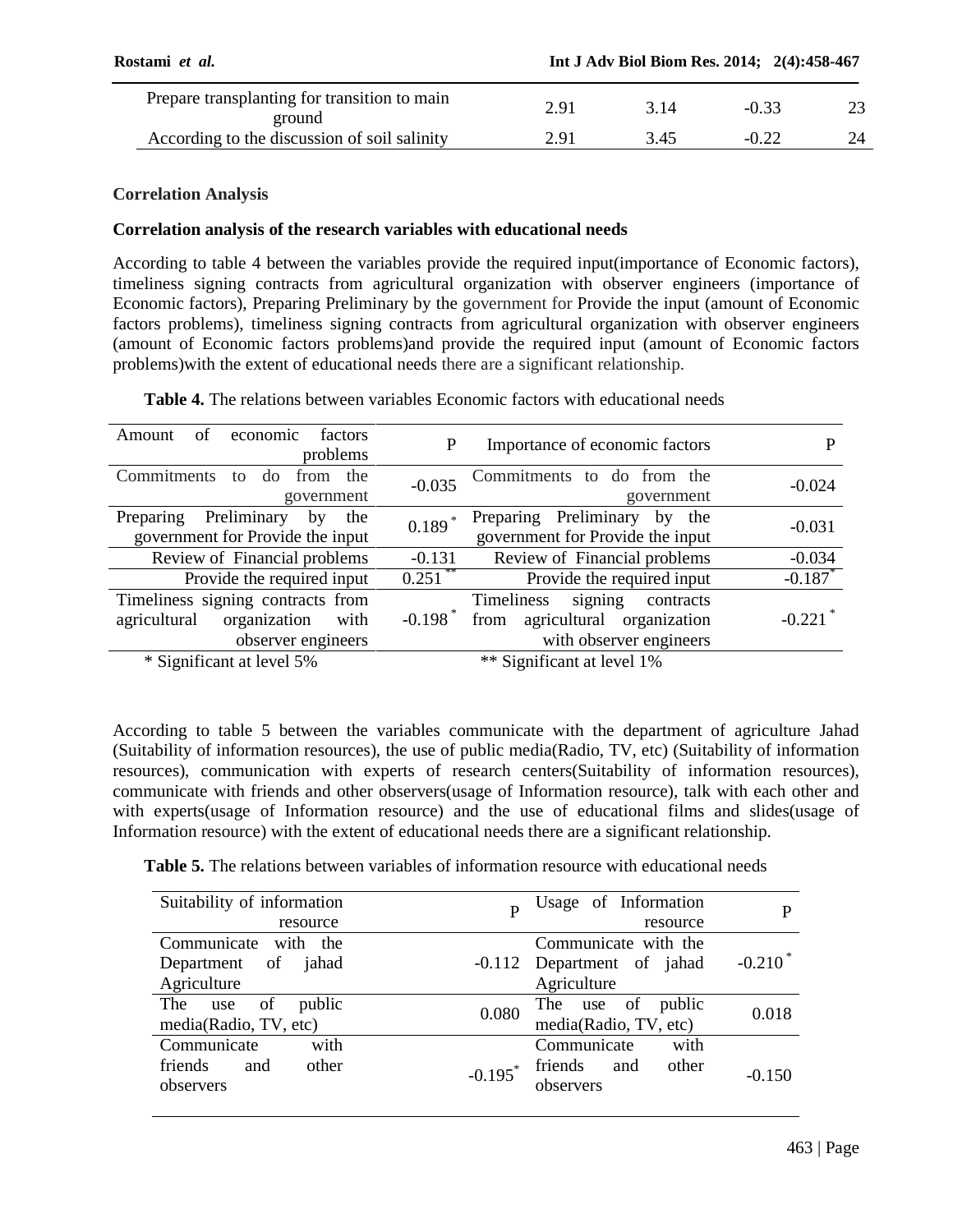| Talk with each other and<br>with experts                      | Talk with each other<br>$-0.195$ *<br>and with experts<br>$-0.014$                           |  |
|---------------------------------------------------------------|----------------------------------------------------------------------------------------------|--|
| of<br>Use<br>computers,<br>internet                           | Use<br>of<br>computers,<br>0.109<br>$-0.087$<br>internet                                     |  |
| Contact<br>and<br>with<br>communicate<br>innovators           | Contact<br>and<br>with<br>communicate<br>$-0.037$<br>0.013<br>innovators                     |  |
| Implementing<br>the<br>recommendations of local<br>leaders    | Implementing<br>the<br>recommendations<br>of<br>$-0.105$<br>$-0.045$<br>local leaders        |  |
| Use of Recommendations<br>of the Islamic Council of<br>area   | Use<br>of<br>Recommendations<br>of<br>the Islamic Council of<br>$-0.116$<br>$-0.077$<br>area |  |
| The use of educational<br>films and slides                    | The use of educational<br>$-0.195$ <sup>*</sup><br>$0.195^*$<br>films and slides             |  |
| Communication<br>with<br>of<br>research<br>experts<br>centers | Communication<br>with<br>of<br>experts<br>research<br>$0.186*$<br>$-0.001$<br>centers        |  |
| * Significant at level 5%                                     | ** Significant at level 1%                                                                   |  |

According to table 6 between the variables nature of work, monotonous and repetitive tasks, the number of hits on rice lands covered by supervisors per week, wages and benefits fit and proper and the lack of freedom of action and autonomy in work with the extent of educational needs there are a significant relationship.

**Table 6.** the relations between variables of Job characteristics with educational needs

| P                     | (Job characteristics)                        |
|-----------------------|----------------------------------------------|
| $-0.249$              | Wages and benefits fit and proper            |
| $-0.215$              | Nature of Work                               |
| $-0.211$ <sup>*</sup> | There are good partners                      |
| $-0.014$              | Sufficient authority                         |
| 0.081                 | Mental and physical fatigue                  |
| $-0.139$              | Individual commitment to work with farmer    |
| $-0.043$              | High workload and low runtime                |
| $0.211^*$             | Monotonous and repetitive tasks              |
| $0.271$ **            | The lack of freedom of action and autonomy   |
|                       | in work                                      |
| 0.153                 | High speed of work                           |
| 0.148                 | Lack of interest and lack of interest in its |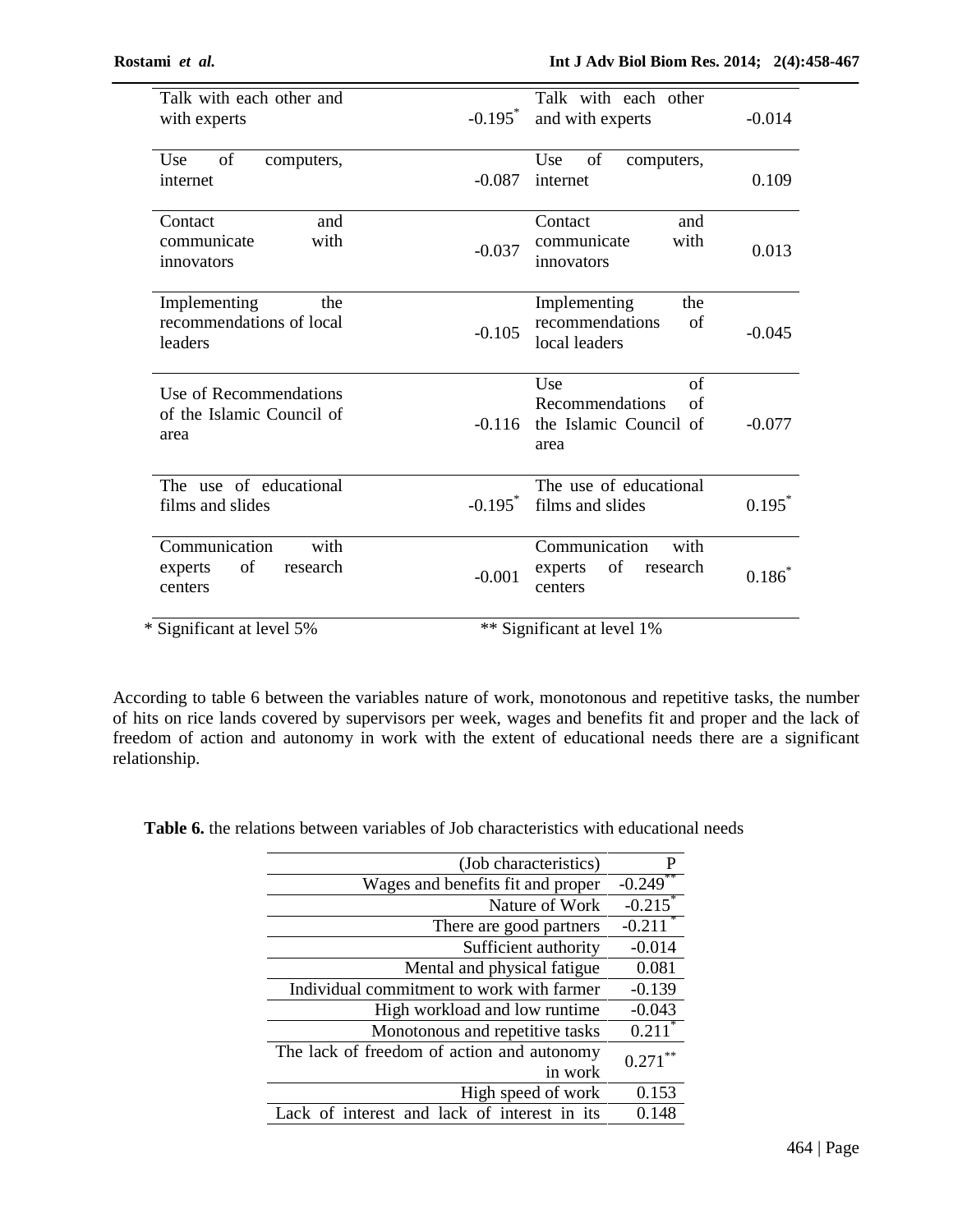|                                             | work                        |           |
|---------------------------------------------|-----------------------------|-----------|
|                                             | <b>Job Security</b>         | $-0.029$  |
| uncertainty of the job Next of Supervisors  |                             | 0.087     |
|                                             | Experience                  | 0.054     |
| amount of rice land covered<br>The          | by                          |           |
|                                             | Supervisors                 | 0.064     |
| number of beneficiaries<br>The <sub>1</sub> | under<br>the<br>supervision | 0.007     |
| The number of hits on rice lands covered by | Supervisors per week        | $0.198^*$ |

| * Significant at level 5% | ** Significant at level 1% |
|---------------------------|----------------------------|
|---------------------------|----------------------------|

## **path analysis of training needs rice supervisors engineers**

Educational needs of rice supervising engineers in agricultural engineering and technical consulting services companies modeling in Mazandaran province are shown in Figure 1. Based on table 7, the highest effect on educational needs was related to economic factors with the path coefficient of 0.231. In addition, information resources was also effective on the educational needs of rice supervising engineers with the path coefficient of 0.171.



**Figure 1.** The educational needs of rice supervising engineers modeling in Mazandaran province

**Table 7.** The direct, indirect and total effects of educational needs path analysis of rice supervising engineers in Mazandaran province

|                                                 |       | path Direct Indirect Total |          |
|-------------------------------------------------|-------|----------------------------|----------|
| From Economic factors to educational needs      | 0.231 |                            | $-0.231$ |
| From Information resources to educational needs | 0.171 | 0.044 0.215                |          |
| From Job characteristics to educational needs   | 0.122 |                            | 0.122    |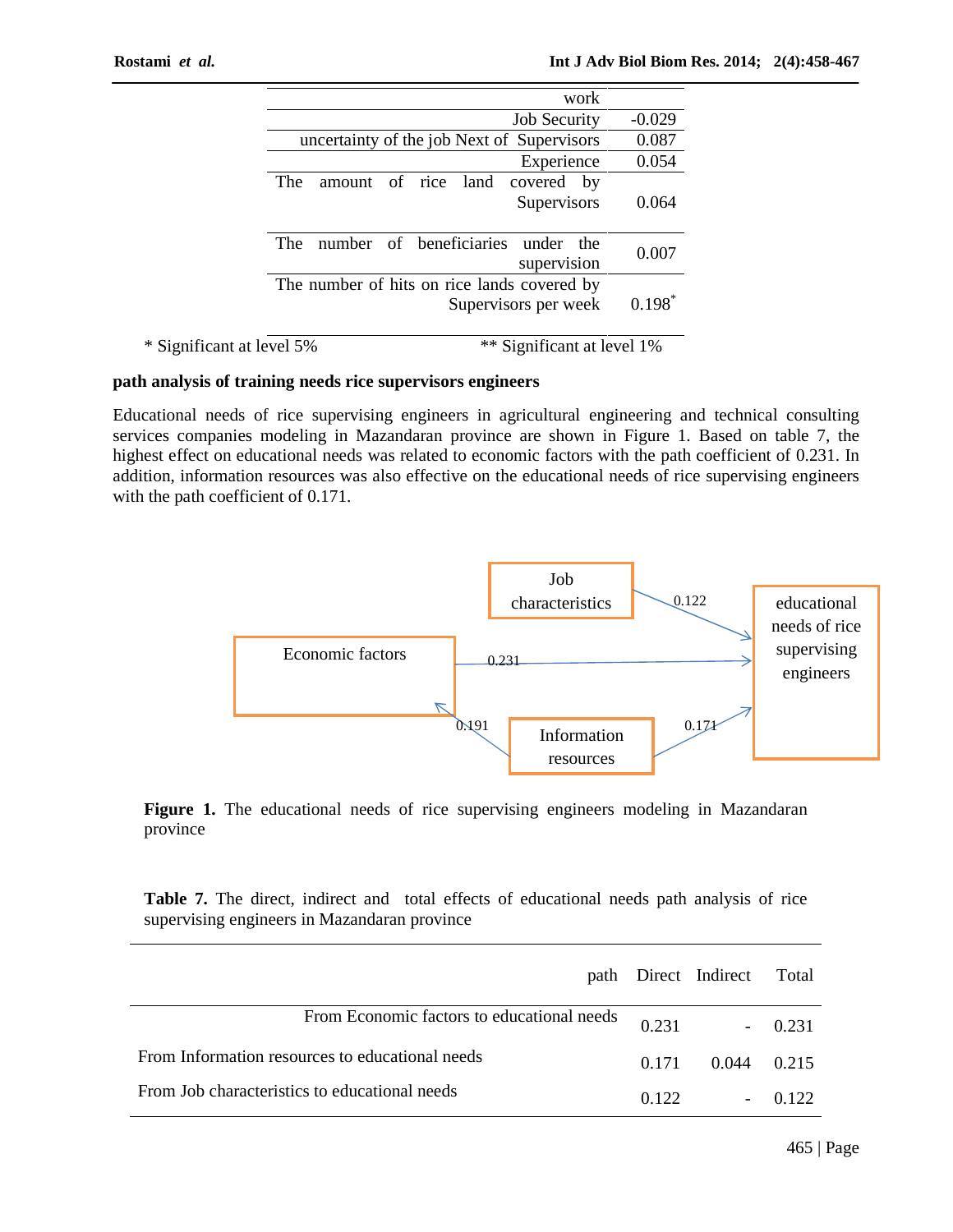## **Recommendation**

Regarding the supervising rice engineers' educational needs in the province, it is recommended that factors such as the type and amount of chemical fertilizers, animal and plants pesticides, fighting with rice pests and diseases and identifying and fighting the weeds be considered. -

- When conducting the training classes, more training videos and slides should be used to enhance better understanding because they not only serve as a conducive tool in faster learning of the material, but also they can provide the opportunity for participants to practically watch the working process. -
- Along with other methods in the educational and training courses and to improve the effectiveness of teaching methods to meet the educational needs, it is better to apply videos and practical training to a greater extent because it leads to encountering problems thereby increasing individuals' concentration, helping for a better understanding of the issue, increasing confidence in dealing with farmers and their problems, reducing shyness and embarrassment felt by some observers which will eventually diminish the educational needs of individuals.

 Considering the economic factors, it is better that the government take the necessary measures to ensure the timely delivery of inputs, correspondingly, to ease the supervising engineers' problems and also to establish better relationships between supervisors and farmers, and the responsibilities should rest on engineering and technical consulting services companies shoulder. -

 Regarding the educational problems and obstacles, it is recommended that teaching materials be updated, the classes and meetings to make it possible for the most people to attend should be in Agricultural organization, educators should be provided with a comprehensive lesson plan and new and updated content should be presented to avoid repetitive materials.<br>Considering the estimated employment (vocational) chal updated content should be presented to avoid repetitive materials. -

to the supervising engineers, promoting privatization and creating and enhancing communication between supervising engineers, universities and research centers be considered.

#### **Resources**

1- Ango, A. Yakuba, A and smaila, T. 2011. Training needs assessment and their impact on business Performance of agricultural extension workers. Journal of Agricultural Science, Vol. 1 (1) pp. 5 to 15 September, 2011.

2- Chawang, J. 2010. Need assessment of rice farmers in Nagaland, Research. Researcher, 2. Father Coach (Agril. EXT), Deptt Development and Rural Planning, Faculty of Agriculture Science and Rural Development (SASRD), Medziphema, Nagaland.

3- Chizari, M. Sadeghi, L. Noroozi, O. 2006. An Investigation of Educational Needs of Agricultural Crop Insurance Specialists, JOURNAL OF AGRICULTURAL SCIENCES Islamic Azad University, No. 2, , pp 501-511

4- Feli, C. Ahmadi, C. 2008. The impact of Wheat Project supervisory experts on knowledge agricultural mechanization in the city Dehgalan. Journal of Agricultural Extension and Economics, Year 1, Issue 3

5- Ghimire R, and Martin, A. 2011. The need for skills assessment: Do they matter Format for teachers, International Journal of Agricultural Management & Development(IJAMAD) Available online at: [www.ijamad.com](http://www.ijamad.com)

6- Hajihosseinnejad, H. 2008. Effectiveness of Training courses Ranchers regional ashtian. Journal of Agricultural Extension and Economics, 3 (1).